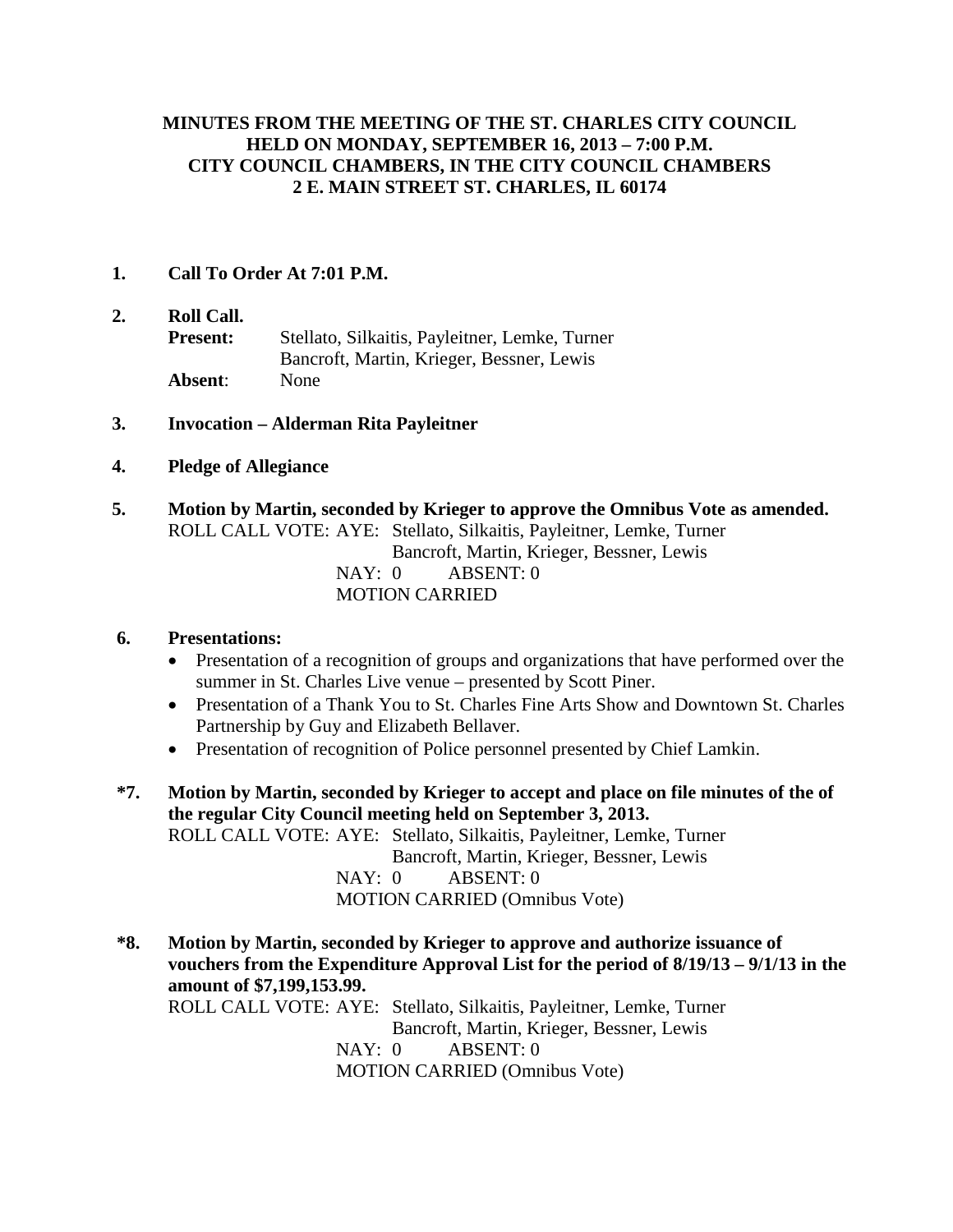## **I. New Business**

A. Motion by Turner, seconded by Bessner to approve recommendation from Mayor Raymond P. Rogina to re-appoint Tina Nilles as Deputy City Clerk for fiscal year 2013/14. ROLL CALL VOTE: AYE: Stellato, Silkaitis, Payleitner, Lemke, Turner Bancroft, Martin, Krieger, Bessner, Lewis NAY: 0 ABSENT: 0 MOTION CARRIED B. Motion by Stellato, seconded by Silkaitis to approve appointments of City Boards and Commissions members for fiscal year 2013/14. ROLL CALL VOTE: AYE: Stellato, Silkaitis, Payleitner, Lemke, Turner

Bancroft, Martin, Krieger, Bessner, Lewis

NAY: 0 ABSENT: 0

MOTION CARRIED

C. Motion by Stellato, seconded by Turner to approve an **Ordinance 2013-M-50** Authorizing Amendment of Title 8 "Health and Safety," Chapter 8.24 "Garbage and Refuse," Section 8.24.040 "Charges and Bills" of the St. Charles Municipal Code. ROLL CALL VOTE: AYE: Stellato, Payleitner, Lemke, Turner Bancroft, Krieger, Bessner, Lewis

NAY: Martin, Silkaitis ABSENT: 0 MOTION CARRIED

- Alder. Stellato asked when we get the new totes? Next week.
- Alder. Lewis asked if this motion was for refuse. Yes was the answer.

## **II. Committee Reports**

### **A. Government Operations**

\*1. Motion by Martin, seconded by Krieger to accept and place on file minutes of the Government Operations Committee meeting held on September 3, 2013. ROLL CALL VOTE: AYE: Stellato, Silkaitis, Payleitner, Lemke, Turner

Bancroft, Martin, Krieger, Bessner, Lewis

NAY: 0 ABSENT: 0

MOTION CARRIED (Omnibus Vote)

\*2. Motion by Martin, seconded by Krieger to Approve a **Resolution 2013-96** Authorizing the Mayor and City Clerk to Execute a Certain Agreement with School District 303 for School Resource Officer Services for School Year 2013-2014.

ROLL CALL VOTE: AYE: Stellato, Silkaitis, Payleitner, Lemke, Turner

Bancroft, Martin, Krieger, Bessner, Lewis

NAY: 0 ABSENT: 0

MOTION CARRIED (Omnibus Vote)

\*3. Motion by Martin, seconded by Krieger to approve an **Ordinance 2013-M-51** Amending Title 9 "Public Peace, Morals and Welfare," Chapter 9.60 Weapons," Sections 9.60.010 and 9.60.040 of the St. Charles Municipal Code.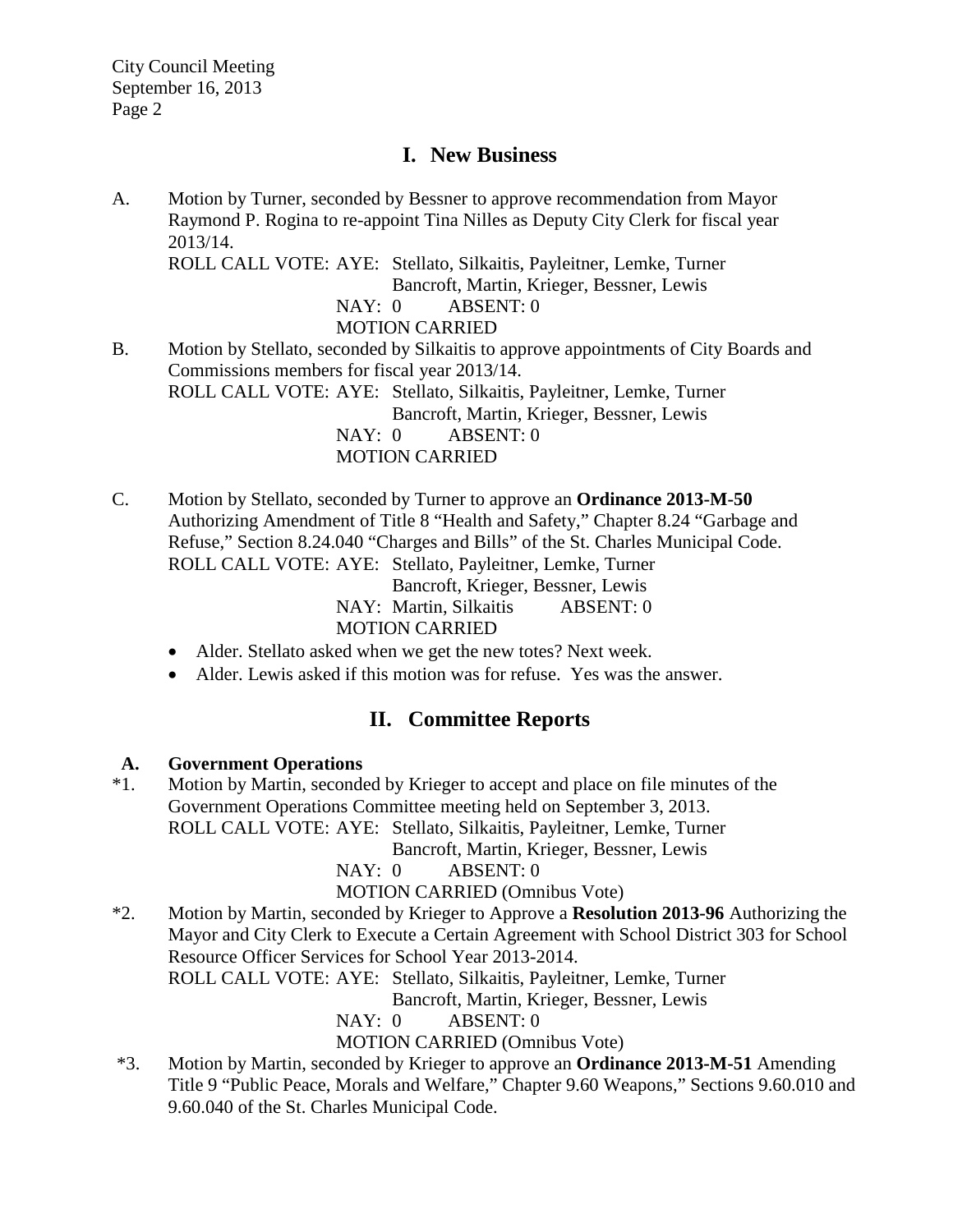ROLL CALL VOTE: AYE: Stellato, Silkaitis, Payleitner, Lemke, Turner

Bancroft, Martin, Krieger, Bessner, Lewis

# NAY: 0 ABSENT: 0

MOTION CARRIED (Omnibus Vote)

\*4. Motion by Martin, seconded by Krieger to approve Automatic Aid Agreements with Geneva, Batavia, Elburn, South Elgin and West Chicago. ROLL CALL VOTE: AYE: Stellato, Silkaitis, Payleitner, Lemke, Turner Bancroft, Martin, Krieger, Bessner, Lewis

NAY: 0 ABSENT: 0

MOTION CARRIED (Omnibus Vote)

\*5. Motion by Martin, seconded by Krieger to approve Professional Services and Change Order No. 1 for Exterior Lighting Project related to the Municipal Building Construction Project pending approval of a \$100,000 grant from IMEA. ROLL CALL VOTE: AYE: Stellato, Silkaitis, Payleitner, Lemke, Turner Bancroft, Martin, Krieger, Bessner, Lewis

NAY: 0 ABSENT: 0 MOTION CARRIED (Omnibus Vote)

 **B. Government Services**

None.

### **C. Planning and Development**

 \*1. Motion by Martin, seconded by Krieger to accept the determination by the Director of Community Development that the percentage of total Dwelling Units within the City of St. Charles that are Affordable Units is 25% or greater.

### **D. No Executive Session**

### **E. Additional Items from Mayor, Council, Staff, or Citizens**

• Mayor Rogina encouraged all to buy local. Mayor Rogina also mentioned that Scarecrow Fest is coming up, invite your friends.

## **F. Adjournment**

Motion By Turner, seconded by Bancroft, to adjourn meeting VOICE VOTE UNANIMOUS MOTION CARRIED Meeting adjourned at 7:28 P.M.

Nancy Garrison, City Clerk

\_\_\_\_\_\_\_\_\_\_\_\_\_\_\_\_\_\_\_\_\_\_\_\_\_\_\_\_\_\_\_\_\_\_\_\_

CERTIFIED TO BE A TRUE COPY OF ORIGINAL